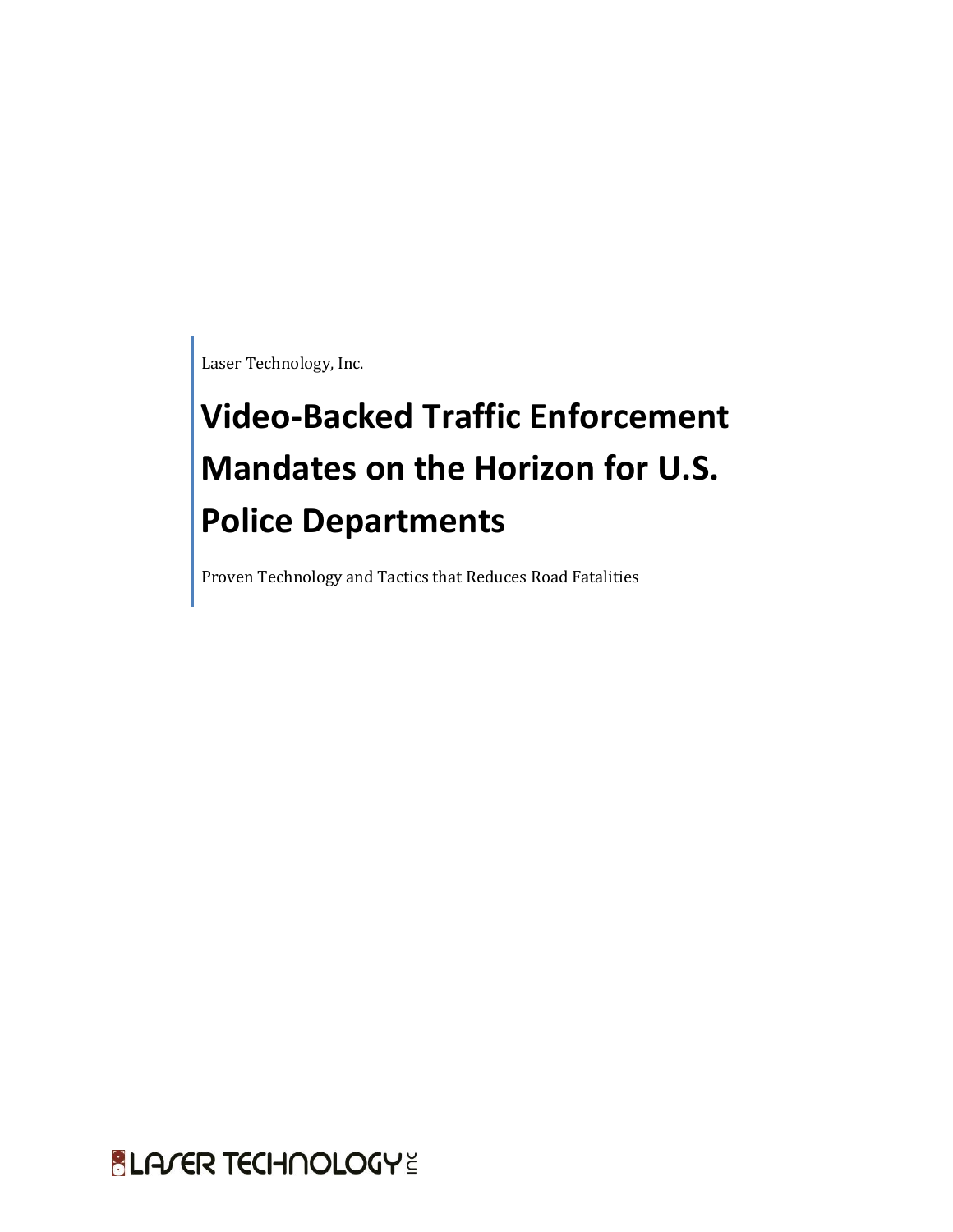# **Video-Backed Traffic Enforcement Mandates on the Horizon for U.S. Police Departments**

*"The most positive changes to road user behavior occur when road safety legislation is supported by strong and sustained enforcement, and public awareness." — World Health Organization (WHO)*

CENTENNIAL, Colorado – Video imaging will soon be a basic requirement for hand-held traffic enforcement devices in the United States, technology and law enforcement experts say, as some U.S. police departments mimic a global trend toward mandatory video and image evidence for speeding and other related citations.



Speeding continues to be the most violated traffic law around the world,

one that accounts for 27 percent of motor vehicle crash deaths annually – nearly 10,000 people – in the U.S. alone. With growing mandates for dashboard cameras inside police cruisers and the increased call for departments to equip officers with body cams, video-equipped traffic enforcement devices are the next step toward enhanced roadway policing, experts say.

In fact, the World Health Organization's most recent [Global Status Report on Road Safety](http://www.who.int/violence_injury_prevention/road_safety_status/2015/GSRRS2015_Summary_EN_final.pdf) sets a lofty Sustainable Development Goal for reducing traffic fatalities around the world, and the United States has a long way to go in doing its part to help reduce global traffic-related deaths and injuries by 50% by 2020, something U.S. experts must look to improve with more stringent enforcement of the laws already in place.



### **ALA/ER TECHNOLOGYE**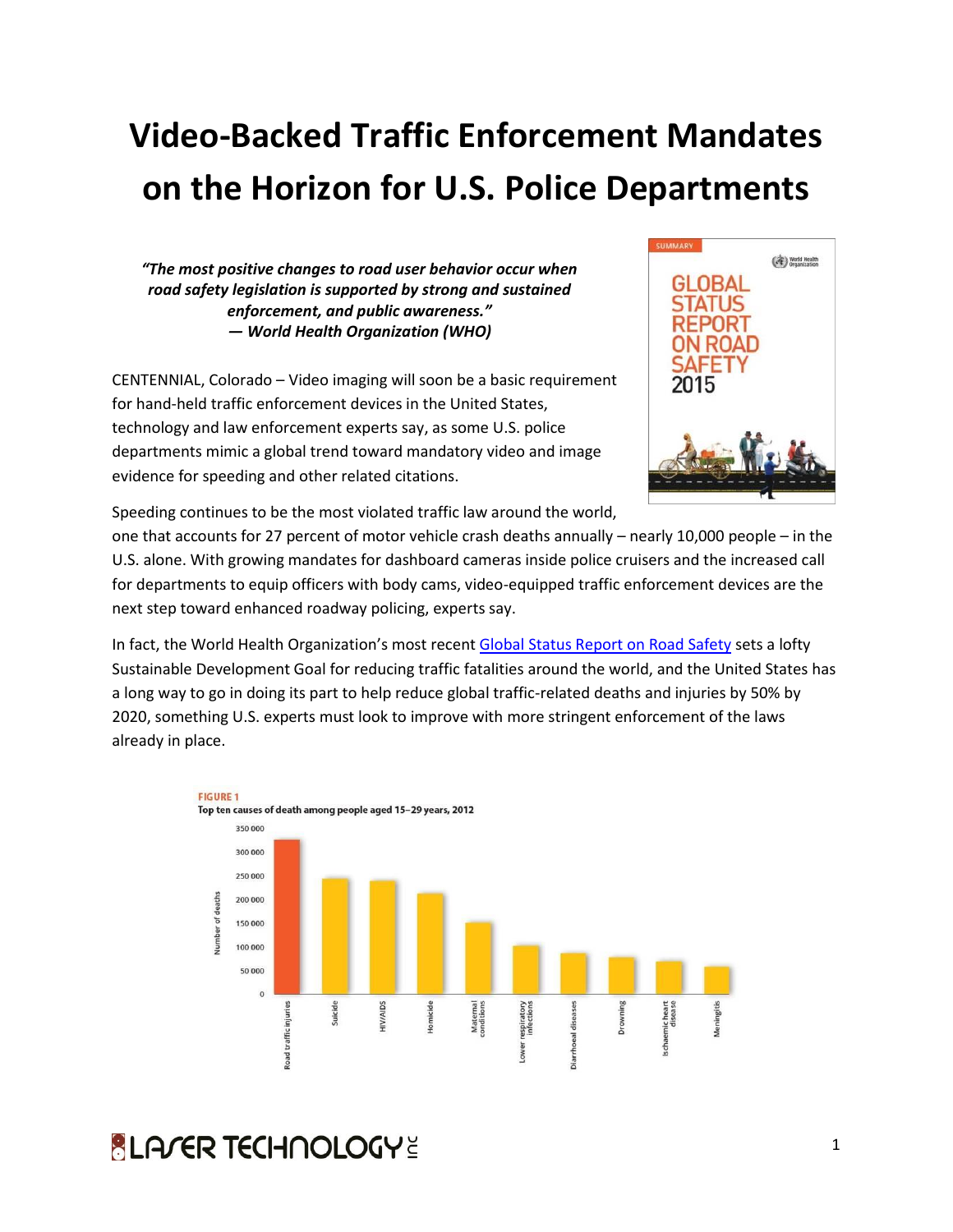According to the WHO report, "the most positive changes to road user behavior occur when road safety legislation is supported by strong and sustained enforcement, and public awareness." The United States traditionally lags behind other countries in these areas, partially because of its general disagreement over mandating video-backed traffic enforcement cameras.

While some municipalities across the U.S. are beginning to adopt video traffic enforcement, many more are reluctant to make the change as courts continue to stand by the testimony of sworn police officers as proof enough and consider it overkill to mandate video evidence.

Ohio, for instance, has been an action-packed battleground in the U.S. debate over camera enforcement. A [2015 law](http://www.cincinnati.com/story/news/2015/03/20/new-ohio-traffic-camera-bill-starts-march/24858977/) required traffic enforcement cameras be manned by sworn police officers, but that [requirement recently was struck down in a state Supreme Court ruling.](https://www.usnews.com/news/best-states/ohio/articles/2017-07-26/ohios-high-court-strikes-down-traffic-camera-restrictions) Without officers required to be present for ticketing, critics say these cameras are merely a "cash grab" mechanism to boost public coffers and that they may even violate drivers' rights.

*"Video enforcement hasn't been widely established here yet, but it's just a matter of time before it dramatically improves officers' jobs, because we know it works." — Robert Barret, Ohio Police Officer*



Restrictions on red-light, speed

However, experts say evidence-based traffic enforcement delivers much-needed transparency for traffic citations, which will be the real force driving adoption across U.S. departments rather than a need to generate revenue.

"This is not about generating income; it's about deterring habitual

speeders and tailgaters from causing unnecessarily unsafe conditions," said Robert Barrett, a Police Officer and Subject Matter Expert in Traffic Enforcement in Ohio. "Highly prosecutable enforcement reduces unsafe driving in problem areas."

Given the sometimes unfavorable public perception of police all over the world in recent years, video evidence supporting what the ticketing officer is enforcing will actually help restore confidence in law enforcement while also protecting drivers and their rights.

"Video enforcement hasn't been widely established here yet, but it's just a matter of time before it dramatically improves officers' jobs, because we know it works," Barrett said. "As long as the video portrays what the officer is reporting, it'll be a useful tool. Video is now part of the law enforcement system, and it's not going away."

While video enforcement may not be going away, it hasn't caught on in the U.S. as it has internationally.

# **ALA/ER TECHNOLOGYE**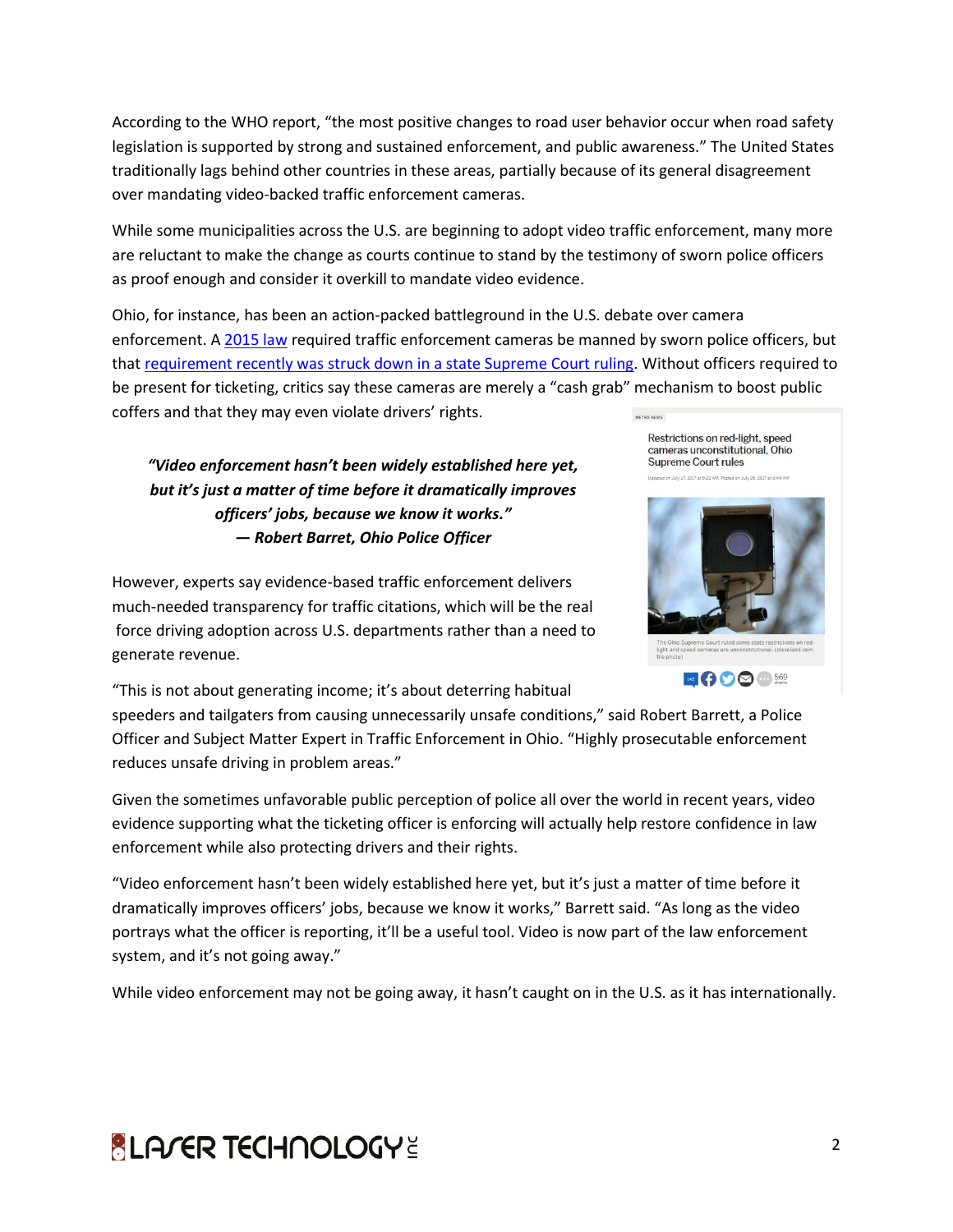#### **Success Abroad**

The end goal, experts say, is to increase safety on U.S. roadways as successfully as it's been done internationally. That's because video-backed traffic enforcement has caught on much more quickly outside the U.S. and has demonstrated real promise in curbing chronic speeding, reducing traffic-related injuries and deaths, and generally improving safety along roadways.

"Several countries around the world have made highly public campaigns to increase road safety using video-backed enforcement tools," said Franck Margerin, Europe & Africa Sales Director, Laser Technology Inc. (LTI). "The goal is to reduce the forces dedicated to speed enforcement and have them transferred to higher-priority security tasks."

Some recent examples:

- Morocco made it a national priority to substantially reduce traffic fatalities[. After seat belt and](http://www.ibtimes.com/dangerous-roads-morocco-traffic-fatalities-very-high-north-african-state-737346)  [speed limit laws showed little progress in reducing the number of casualties,](http://www.ibtimes.com/dangerous-roads-morocco-traffic-fatalities-very-high-north-african-state-737346) the country changed a law that required picture evidence on roadways in 2012. Morocco heavily invested in LTI video technology, and traffic fatalities cross the country have decreased by 14% since 2011 from 4,200 reported deaths that year t[o less than 3,600 in 2016.](https://www.moroccoworldnews.com/2017/02/208583/morocco-road-traffic-accidents-kill-thousands-each-year/)
- In a public campaign in Trinidad and [Tobago](http://www.cnc3.co.tt/news/speed-guns-come-monday) from 2016, government officials deployed LTI's TruCam technology and reported average speeds on busy highways – and fatal traffic accidents – had dropped significantly since implementing video-enabled traffic enforcement devices. Police officials there cited [enhanced speed enforcement](http://www.newsday.co.tt/businessday/0,237828.html)  [as its top highlight for that year.](http://www.newsday.co.tt/businessday/0,237828.html)
- In Malaysia, police deployed LTI video [technology to monitor roadways during](http://www.thestar.com.my/news/nation/2010/02/09/new-radar-gun-for-traffic-cops/)  [the high-traffic Chinese New Year](http://www.thestar.com.my/news/nation/2010/02/09/new-radar-gun-for-traffic-cops/) and beyond. Federal traffic police chief Senior Assistant Commissioner Datuk Abdul Aziz



*Trinidad and Tobago Police Service - Head of Highway and Patrol Branch Supt. Mathura Singh during an interview on the new process. Their strategy was to host several press conferences and remind public about increased speeding fines.* 

Yusof said the LTI 20-20 TruCam has a considerable advantage over fixed automated speed systems: "It's mobile so my men can use it while in a moving vehicle instead of a static speed trap," he said.

 The United Arab Emirates implemented a tougher unified traffic law with harsher penalties in 2016, and officials there [made the public very aware of the sophisticated technology they](http://www.khaleejtimes.com/nation/transport/rak-roads-now-monitored-with-laser-speed-gun) were [using to curb speeding and reckless driving.](http://www.khaleejtimes.com/nation/transport/rak-roads-now-monitored-with-laser-speed-gun)

Even in Western Europe, where the reputations of its police officers often hold up in court and in public opinion, support for photo evidence is growing.

## **RLA/ER TECHNOLOGYE**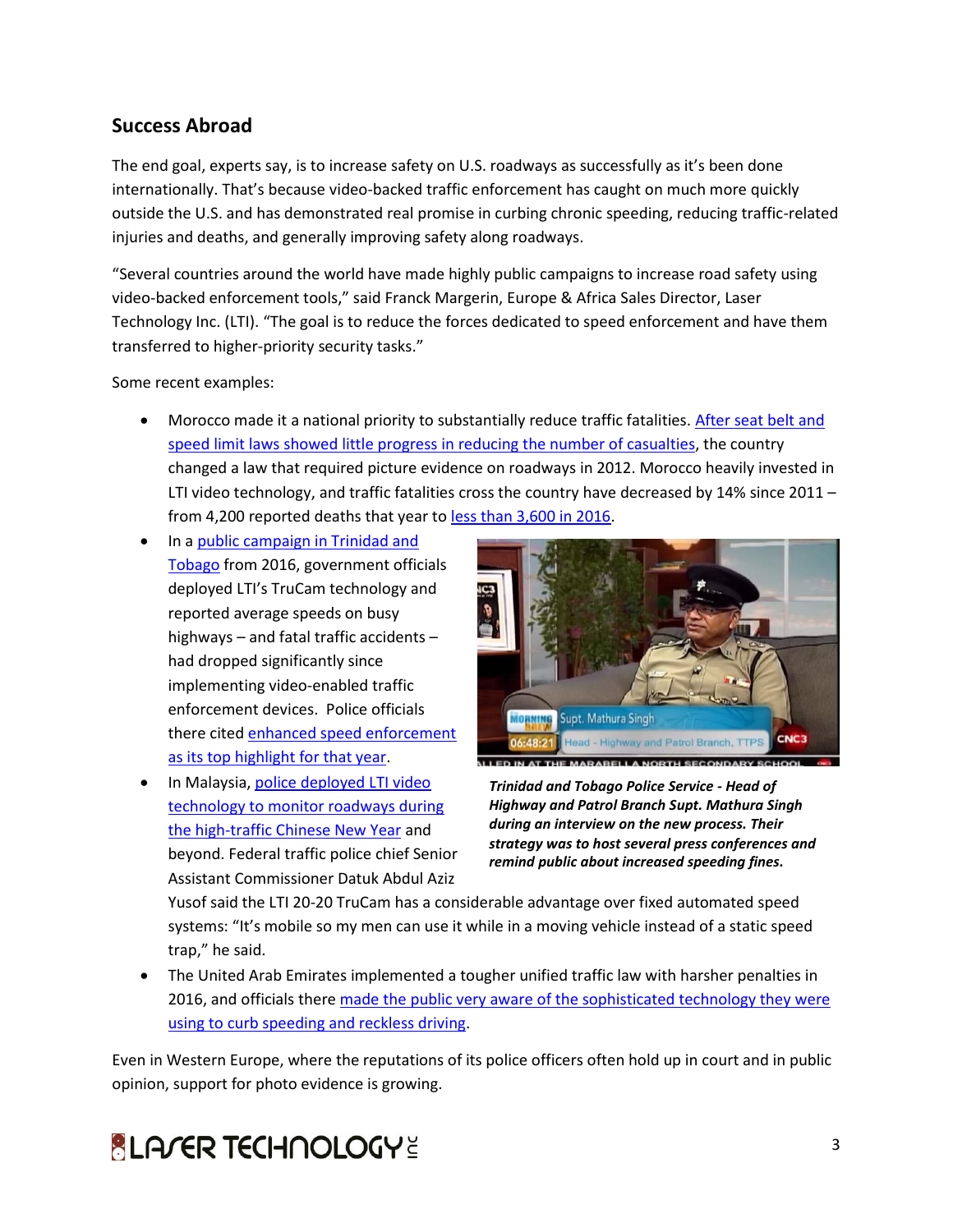"There aren't too many countries left in Europe using speed guns without picture evidence," said Neal Westwood, Customer Service Adviser/Trainer for Tele-Traffic UK Ltd. "In this age of highly mobile and widely affordable video technology, there's no longer a need for any 'your word against mine' scenario in traffic enforcement, especially when public safety is at risk."

#### **What's Ahead**

Speeding continues to be the most violated traffic law around the world, one that accounts for 27 percent of motor vehicle crash deaths annually – nearly 10,000 people – in the U.S. alone. Technology and law enforcement experts agree that video imaging will soon be a basic requirement for hand-held traffic enforcement devices in the United States, but adoption of proven road safety measures must be expedited, according to the WHO.

The Global Status Report on Road Safety indicates that while progress has been made in reducing road traffic deaths worldwide, much more must be done: "1.25 million people are killed each year on the world's roads, and that this figure has plateaued since 2007. ... However, these efforts to reduce road traffic deaths are clearly insufficient if the international road safety targets set by the Sustainable Development Goals are to be met."

And that means U.S. law enforcement agencies must adopt video enforcement technology sooner than later. With growing mandates for dashboard cameras inside police cruisers and the increased call for departments to equip officers with body cams, state and perhaps federal requirements for videoequipped devices for enhanced roadway policing are imminent.

"We saw a similar trend with law enforcement agencies progressing from RADAR to LIDAR speed detection tools because of the vastly enhanced accuracy in pinpoint targeting," said Eric Miller, president of Laser Technology Inc. "Similarly, the kind of incontrovertible evidence video and images can deliver – vehicle make, model and license plate number – will increase enforcement, deter problem driving and begin shaping more careful roadway habits in the U.S., including speeding, tailgating and even distracted driving."



Additionally, when a minor traffic stop becomes something bigger – perhaps the driver has an outstanding warrant or contraband is found in the vehicle – the probable cause for the initial stop becomes all too critical. Officers' presenting video evidence means that prosecutors can more confidently seek conviction, which is principally important given that non-convictions can result in additional charges being dropped and even laws being reversed.

This data neutralizes defense lawyer attempts to disprove that the traffic officer didn't have sufficient, non-biased evidence against the client, reducing the burden on an already heavily-taxed court system.

## **ALA/ER TECHNOLOGYE**